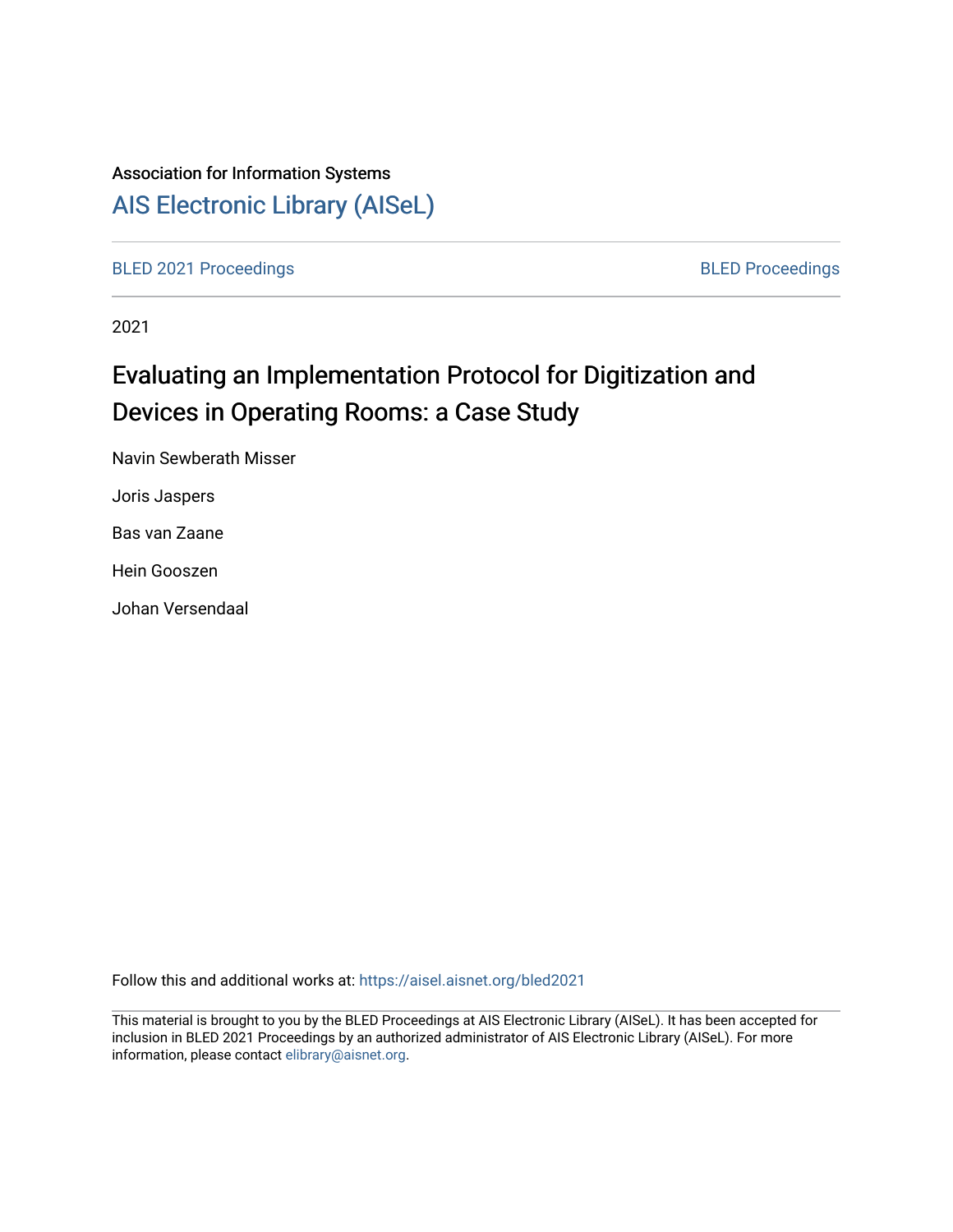# **EVALUATING AN IMPLEMENTATION PROTOCOL FOR DIGITIZATION AND DEVICES IN OPERATING ROOMS: A CASE STUDY**

## NAVIN SEWBERATH MISSER,<sup>1</sup> JORIS JASPERS,<sup>2</sup> BAS VAN  $\rm ZAANE^{2}$ , HEIN  $\rm GOOSZEN^{3}$  &

#### JOHAN VERSENDAAL<sup>1</sup>

<sup>1</sup>HU University of Applied Sciences Utrecht, University Medical Center Utrecht, Utrecht, The Netherlands; e-mail: Navin.SewberathMisser@hu.nl, Johan.Versendaal@hu.nl <sup>2</sup>University Medical Center Utrecht, Utrecht, The Netherlands; e-mail: J.Jaspers@umcutrecht.nl, B.vanZaane@umcutrecht.nl

<sup>3</sup>Radboud University Medical Center, Nijmegen, The Netherlands; e-mail:

Hein.Goozen67@gmail.com

**Abstract** Digitization of activities in hospitals receives more attention, due to Covid-19 related regulations. The use of ehealth to support patient care is increasing and efficient ways to implement digitization of processes and other technological equipment are needed. We constructed a protocol for implementation and in this study, we evaluate this protocol based on a case to implement a device in the OR. We used various data sources to evaluate this protocol: semi-structured interviews, questionnaires, and project documents. Based on these findings, this protocol, including identified implementation activities and implementation instructions can be used for implementations of other devices. Implementation activities include setting up a project plan, organizational and technological preparation, maintenance, and training. In future research, these activities and instructions need to be evaluated in more complex projects and a flexible tool needs to be developed to select relevant activities and instructions for implementations of information systems or devices.

#### **Keywords:**

implementation, operating room, implementation activity, implementation factor, digitization, medical equipment, medical innovation, change management



DOI https://doi.org/10.18690/978-961-286-485-9.26 ISBN 978-961-286-485-9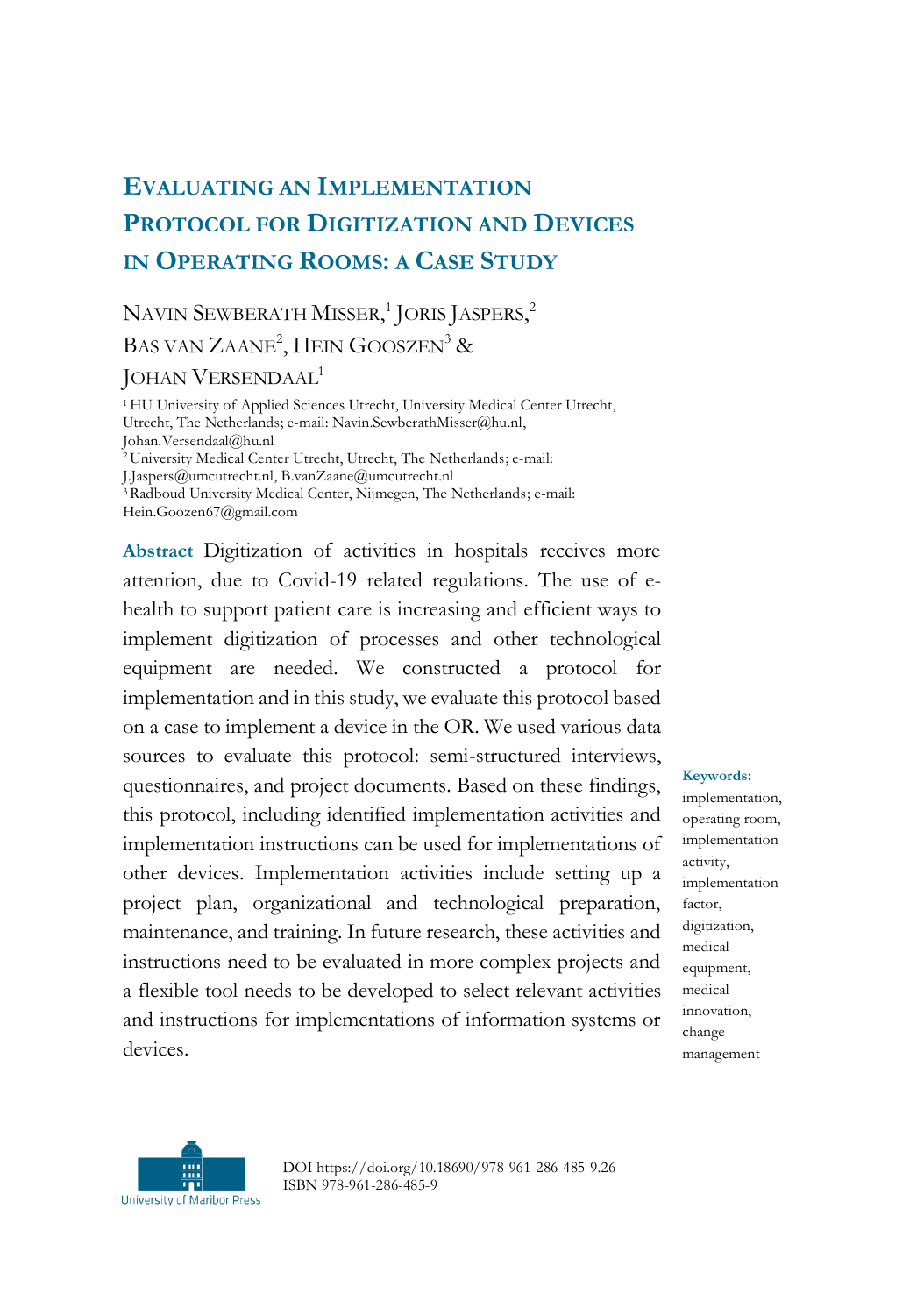#### **1 Introduction**

Digitizing health care activities within hospitals to support hospital and patient care have been of increasing interest due to the Covid-19 pandemic and related regulations. The Covid-19 pandemic shows the need for rapid implementation of digitized processes, information systems or devices in hospitals (Meyer *et al.*, 2020; Rodriguez Socarrás *et al.*, 2020). Digitizing activities or processes generally require well-planned development activities and implementation of digitized processes require well-prepared implementation activities in order to reach identified goals and to improve adoption among users (Fennelly *et al.*, 2020). Edmondson (2001) describes the implementation of technological equipment as the integration of new technologies in day-to-day activities in an organization (Edmondson, Bohmer and Pisano, 2001). Technological equipment includes technological devices and (medical) information systems. To support implementation of technological devices and digitization in hospitals, such as telehealth, electronic health records, management information systems, we constructed a protocol for implementation with a focus on the Operating Room department (OR) in hospitals (Dutch Hospital Association, 2016). This protocol consists of implementation factors, implementation activities, and implementation instructions (Sewberath Misser *et al.*, 2020). These factors, activities and instructions are based on a systematic literature review and a survey completed by scrub nurses and circulating nurses (Sewberath Misser, Jaspers, *et al.*, 2018; Sewberath Misser, Zaane, *et al.*, 2018). The purpose of this study is to evaluate and refine this protocol for implementation and the research question for this study described as:

 To which extent is our protocol for implementation ready for use in practice, based on real life case studies?

To address this question, we describe the method and research instruments in the second section of this article. In the third section, we introduce a case and in section four, we evaluate our protocol for implementation based on implementation experiences and results. Finally, we will draw conclusions and describe possibilities for future research.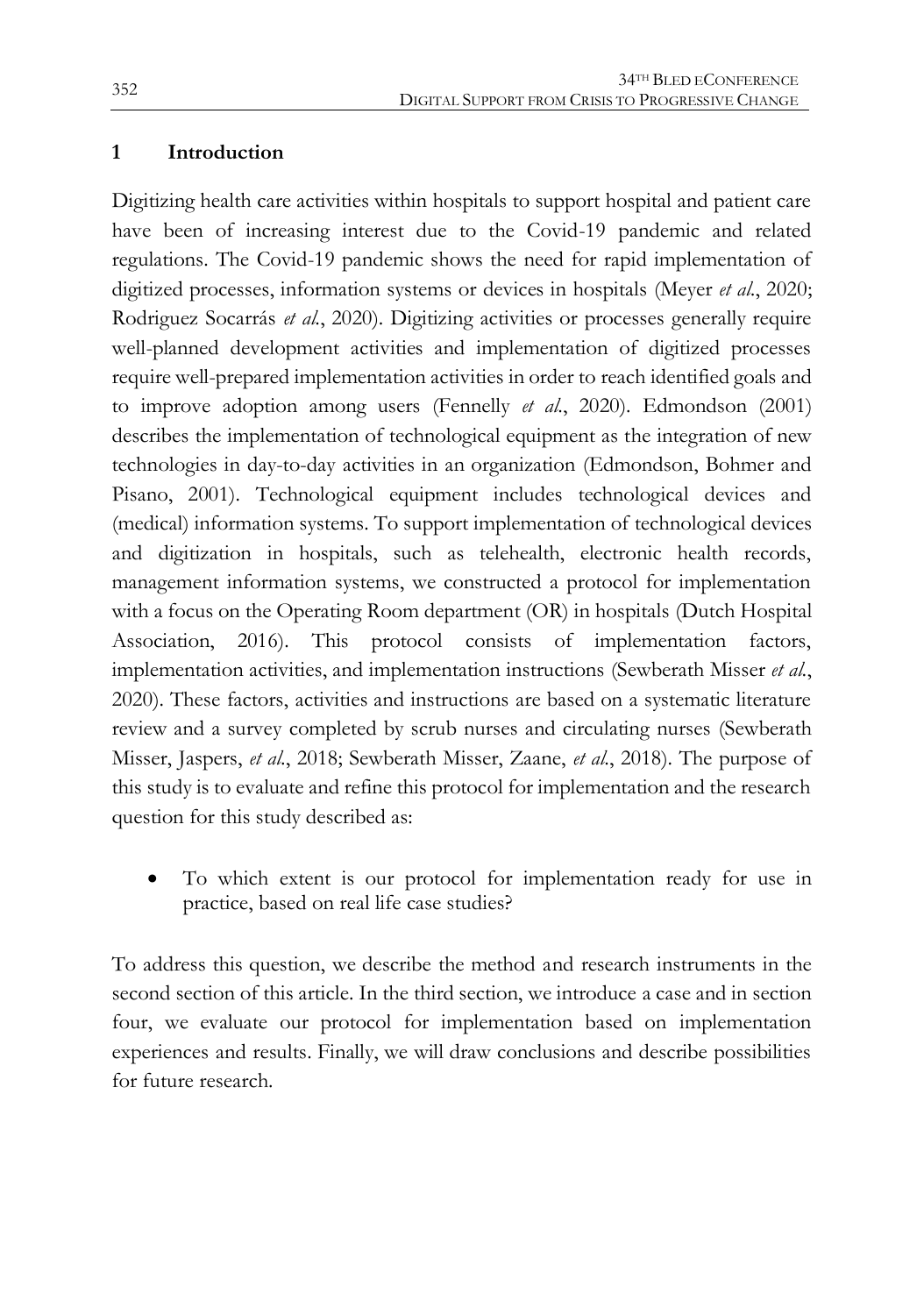#### **2 Method**

In previous studies, we used focus groups with experts to evaluate this protocol for implementation. In this study, we address the research question by focusing on the evaluation of this protocol for implementation in actual projects. This study consisted of three stages: 1) setting up a study procedure, 2) data gathering, 3) data processing, and analysis.

### **2.1 Setting up a study procedure**

We set up a study procedure consisting of sections regarding general information, procedures, research instruments and data analysis guidelines (Maimbo and Pervan, 2005; Yin, 2018). We selected a project for use of the protocol for implementation based on scope, implementation period and feasibility. Projects or cases entailed the implementation of a new device or digitization of a process in the OR, with a limited number of stakeholders during implementation. These cases needed to be implemented between March and April 2020. The selected case for this research involved using the protocol for a pilot study to introduce an exoskeleton for surgical supporting staff. A project leader was assigned to implement an exoskeleton in the OR for selected surgeries. The timeframe for data collection and reporting was extended up until December 2020.

### **2.2 Data gathering**

In our study procedure, we considered and selected different instruments to gather data and to ensure quality and rigor: semi-structured interviews, questionnaires, and project documents.

- 1. Interview with a project leader. In a semi-structured interview, we focused on clearness, completeness, and ease of use of included factors, activities and instructions for implementation. The interview was digitally conducted with MS Teams due to Covid-19 measures.
- 2. Questionnaires. We composed questionnaires based on the technology assessment model, in which we focus on the intended use, perceived ease of use, and perceived usefulness. These questions could be scored on a lickert 5-points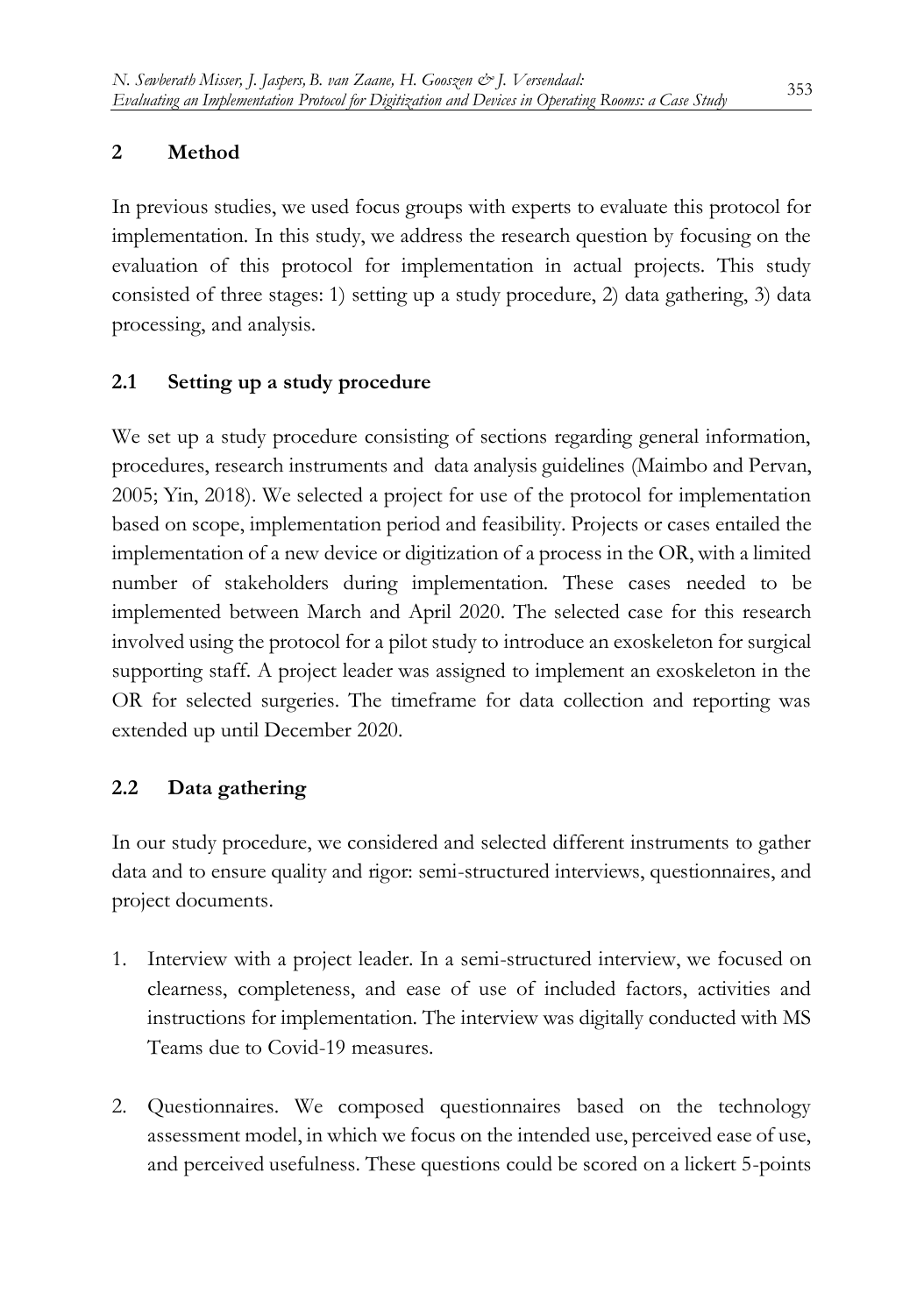scale and participants were able to add comments to clarify their responses (Heijden, 2004; Wu and Wang, 2005; Gagnon et al., 2012; Tantiponganant and Laksitamas, 2014). We developed two sets of questionnaires respectively for project leaders and users. In the questionnaire for project leaders, we focused on the use of the implementation protocol and the questionnaire for users had a focus on the implemented tool.

3. Project documents. Project documents created during and after completion of the project relating to the implementation of the device were used as data source.

## **2.3 Data processing and analysis**

Collected questionnaires were processed in MS Excel and the interview with the project leader was video recorded and transcribed in MS Word. This interview was conducted in the Dutch language. Evaluation results based on this case are described according to the structure of the protocol for implementation. Following the analysis of these results, suggestions for refinement for the protocol for implementation are provided.

### **3 Case: implementation study of the Leavo Exoskeleton**

An exoskeleton is a wearable, mechanical external structure that enhances or supports the power of a person. Exoskeletons can be either 'active' or 'passive'. Active exoskeletons enhance human power with use of for example electric motors, hydraulic actuators or other types of power. A passive exoskeleton is a mechanical structure using materials such as springs, belts or dampers to support a posture or a motion (Looze de *et al.*, 2016). The Leavo exoskeleton (see figure 1) can be classified as a passive exoskeleton, which supports chest and back. This wearable relieves back and spine muscles and which should reduce back pain and increase durability of people who frequently carry heavy items or keep static positions (Koopman *et al.*, 2019).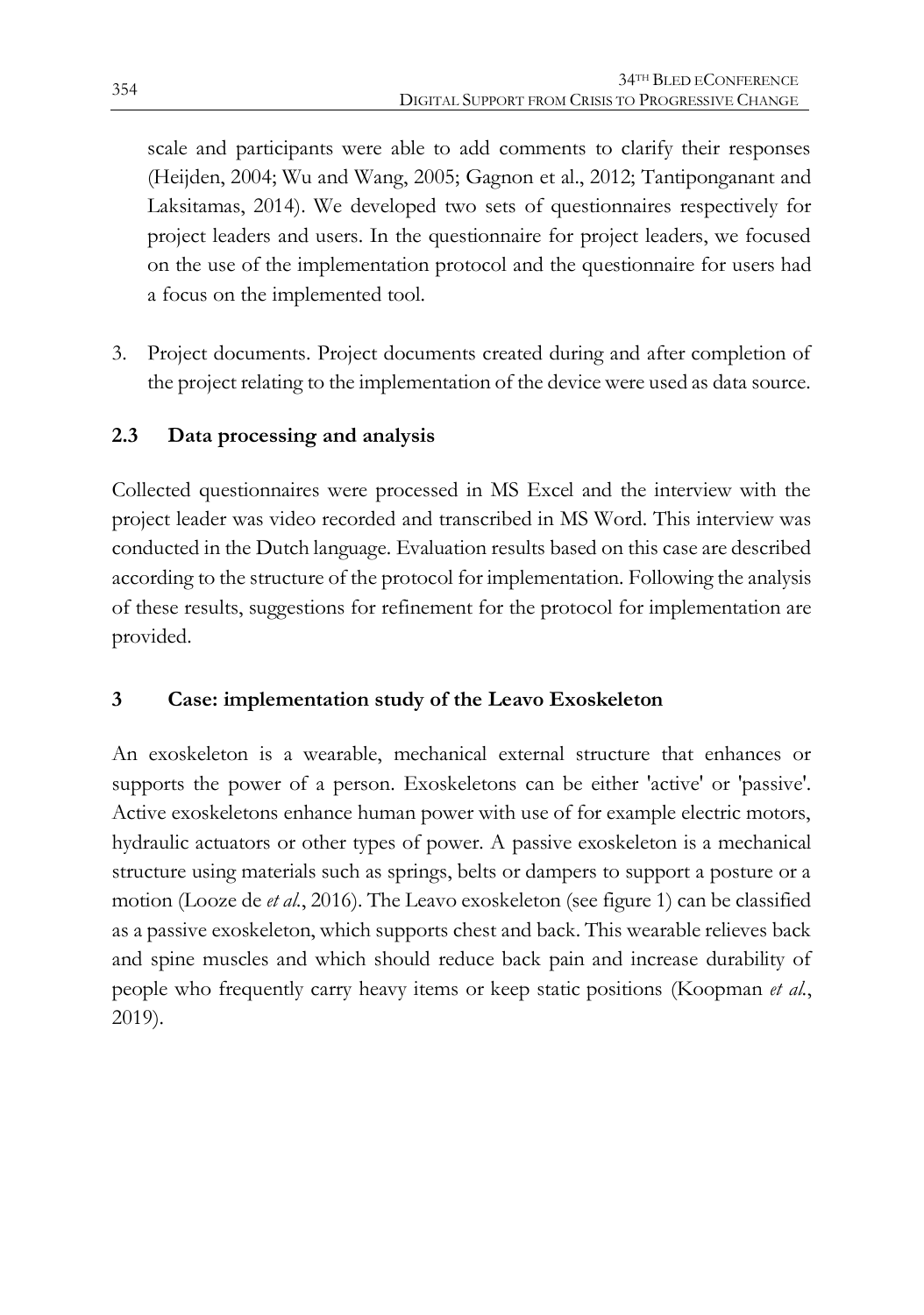

**Figure 1: Leavo exoskeleton**

Legend: A Suspender ; B Hip pads ; C Hip belt; D Smart joint ; E Leg structure; F Chest pad; G Torso structure; H Label ; I Buck belt; J Leg pad; ; Z Hip assembly Source[: http://www.Leavo.nl](http://www.leavo.nl/)

In the OR, scrub nurses and circulating nurses prepare surgeries by setting up surgical instruments prior to surgeries. These instruments are stored in metal instrument baskets, which vary in weight. Depending on the surgical discipline, it often occurs that scrub nurses keep static positions during a surgical procedure. For the purpose of this study, the hospital (client) acquired four exoskeletons for use by scrub and circulating nurses in the OR and the client defined the data collection period. The novelty of this study is that this exoskeleton was used for the first time in an OR-setting. The client and the human resources department (HR) recruited and assigned a project leader. The first author informed the project leader via e-mail about the study procedure, the protocol for implementation, and the data gathering process. In a briefing session, the implementation protocol was explained, as well as the study procedure. As part of this study, the project leader used the protocol for implementation of the device, to complete the questionnaire for project leaders, and to distribute and collect questionnaires for users. Together with the HR-department, the project leader recruited four users for this device. For the purpose of our study, we interviewed the project leader after completion of the implementation. The project leader completed a questionnaire and users of the exoskeleton completed two out of four distributed questionnaires.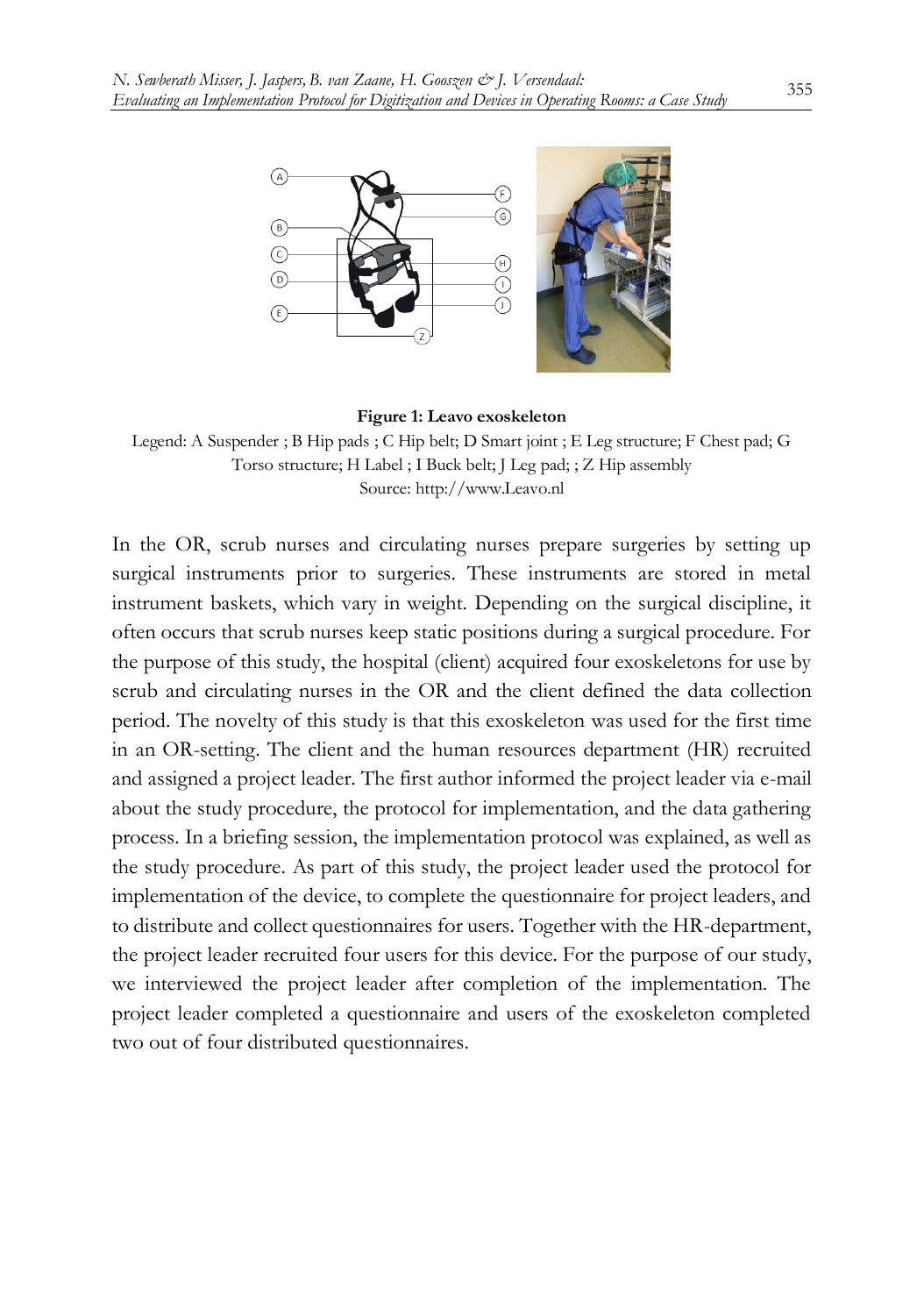#### **4 Evaluation results**

The protocol for implementation consists of five factors for implementation, with related implementation activities and instructions for implementation. The factors for implementation are: 1.) setting up a plan, 2.) organizational preparation, 3.) technological preparation, 4.) maintenance, and 5.) training and evaluation. In the next paragraphs, we describe evaluation results regarding of the use of this protocol based on the introduction of an exoskeleton.

### **4.1 Evaluating implementation factor: set up project plan**

The first factor for implementation refers to setting up a project plan. The interview with the recruited project leader shows that implementation activities such as 1.1 identifying strategic and tactical topics, and 1.2 identify performance, were determined in previous stages of the implementation project. The activities 1.3 identifying stakeholders and 1.4 identifying risks evolved during the implementation process, as the number of stakeholders increased as the project progressed. Identified stakeholders were client, HR, researchers, users of the device. During the interview, the project leader stated that these activities and instructions were clearly described, complete, and ready for use. In table 1, implementation activities for the first implementation factor are described.

| Id               | Description of activities              |
|------------------|----------------------------------------|
| 1.1              | Identify strategic and tactical topics |
| 1.2              | Identify performance                   |
| 1.3              | Identify stakeholders                  |
| 1.4              | <b>Identify Risks</b>                  |
| $\overline{1.5}$ | Identify activities for implementation |

**Table 1: Factor 1: set up a project plan and related activities**

### **4.2 Evaluating implementation factor: organizational preparation**

The project leader was responsible for the organizational preparation related to the introduction of this device. Together with stakeholders (client, HR and OR-team), three types of surgeries were selected to use this exoskeleton: vascular surgery, orthopedic surgery and cardiothoracic surgery. These surgeries were selected based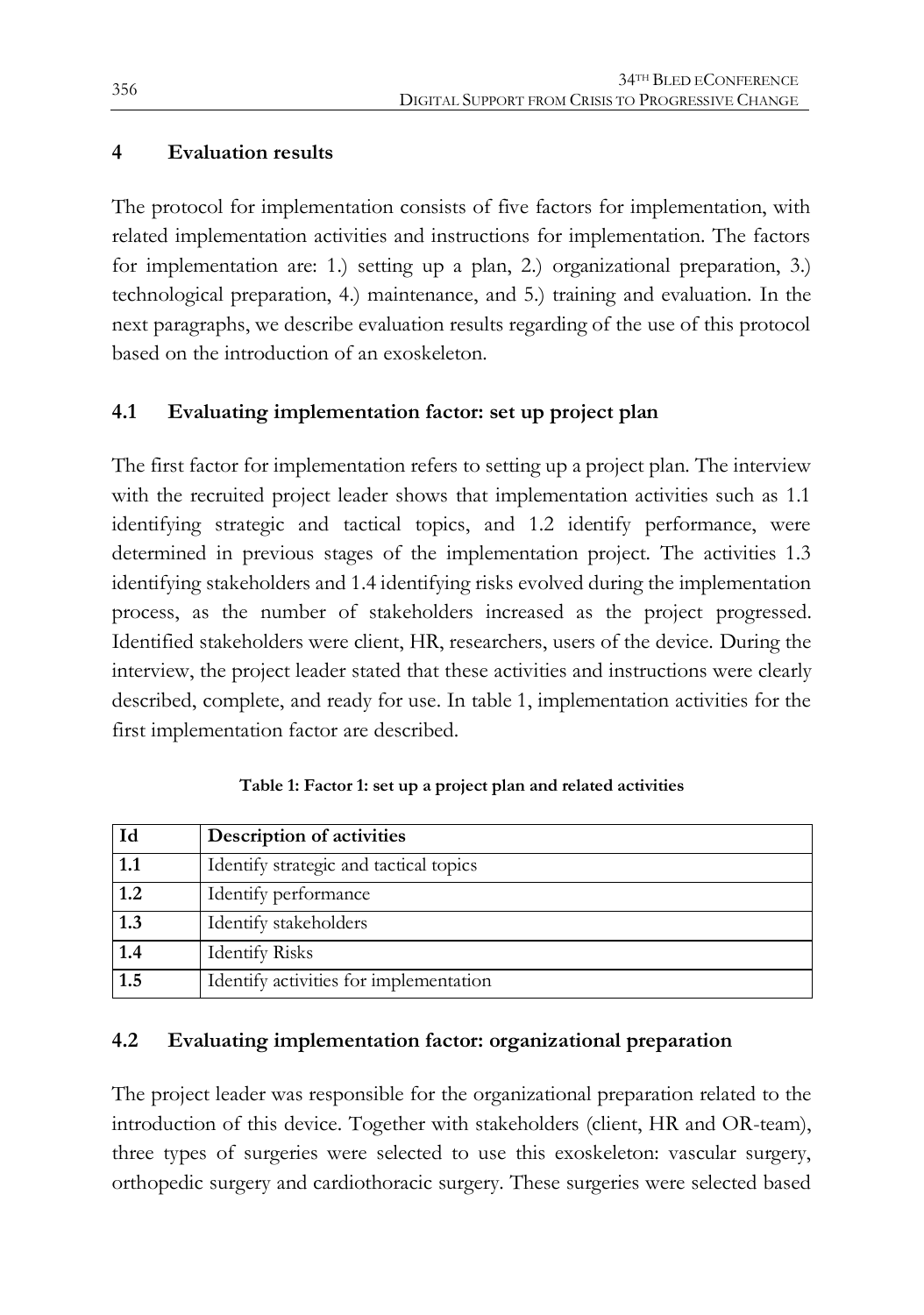on the duration of surgeries, positioning of the scrub nurse during surgeries and usage of instruments. The project leader assembled an implementation team (see table 2, activity 2.1) by recruiting four scrub nurses to use an exoskeleton prior to and during surgeries. The project leader was able to foster team familiarity (activity 2.2), as she provided instructions how to use the device and as she responded to users' queries. After the introduction of the device, scrub nurses were able to identify the affected activities (activity 2.3) caused by the new device, such as preparatory activities to assemble and to wear the device. According to the project leader, existing checklists or procedures completed by scrub nurses or circulating nurses were not updated (activity 2.4). She stated that simulations or sessions to practice (activity 2.5) were scheduled to identify the performance of the device and to assess whether the project goals could be met. In the interview, the project leader expected a gradual increase in adoption of the device. She expected an increased use of the device, as the intention of this device was to provide support during lifting and static positions. In contrast to her expectation, her encouragement and guidance was needed to convince users to use the device. This encouragement was needed due to some technical difficulties and extra work (activities 2.6, 2.7 and 2.8). After completion of the project, scrub nurses completed questionnaires and they confirmed that the project leader was responsive and available for questions and guidance. This evaluation shows that identified activities and instructions, related to the implementation factor organizational preparation, are ready to be used in practice.

| Id  | Description of activities                                        |
|-----|------------------------------------------------------------------|
| 2.1 | Assemble a multidisciplinary implementation team                 |
| 2.2 | Foster team familiarity                                          |
| 2.3 | Identify affected activities and/or processes                    |
| 2.4 | Update checklists                                                |
| 2.5 | Perform simulations                                              |
| 2.6 | Identify and deploy activities to increase employees' engagement |
| 2.7 | Identify and deploy activities to increase employees' adoption   |
| 2.8 | Communicate with stakeholders                                    |

**Table 2: Factor 2: Organizational preparation and related activities**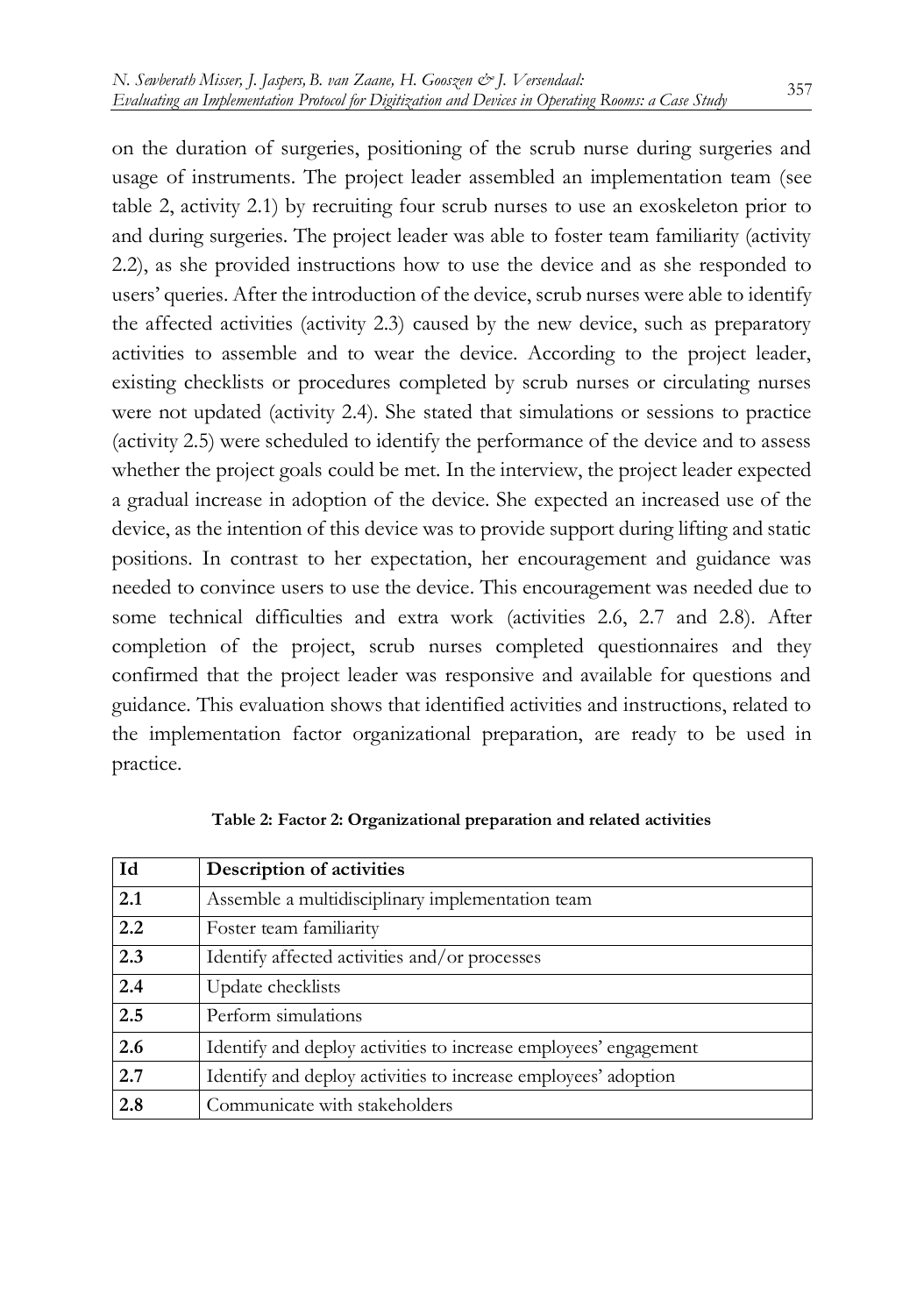### **4.3 Evaluating implementation factor: technological preparation**

The third implementation factor, related activities, and instructions involve the technological preparation of the device and its environment. To prepare the device for use, the manufacturer of the exoskeleton tailored and adjusted each device to each users' body type (activity 3.1 in table 3). Ergonomic aspects for use were considered, according to the project leader (3.2) as the device supported static positions and heavy lifting (see figure 1). With reference to the information systems (IT) environment, no interfaces were needed and no electronic data was generated, as the exoskeleton is classified as a mechanical device (activities 3.3 and 3.5). As the project progressed, integration of the device in the existing working environment (activity 3.4) was increasingly relevant after introduction. During the course of the project, various troubleshooting challenges occurred: when lead aprons were used during surgeries to reduce effects of x-rays, the exoskeletons were difficult to adjust and wear. In simulations and during execution of regular activities, users had trouble with rotating movements when wearing the device (activity 3.6).

| Id  | Description of activities                         |
|-----|---------------------------------------------------|
| 3.1 | Prepare equipment                                 |
| 3.2 | Consider ergonomic aspects                        |
| 3.3 | Prepare interfaces with other information systems |
| 3.4 | Integrate device within existing environment      |
| 3.5 | Manage generated data                             |
| 3.6 | Interpret screens and troubleshooting             |

**Table 3: Factor 3: Technological preparation and related activities**

#### **4.4 Evaluating implementation factor: maintenance**

As part of the implementation protocol, an activity setting up a maintenance plan (activity 4.1 in table 4) is included. In the interview, the project leader stated that she did not set up a maintenance plan for the exoskeleton. She addressed safety issues regarding use of the device during instructions. Updates of safety regulations were not addressed in this stage of the project.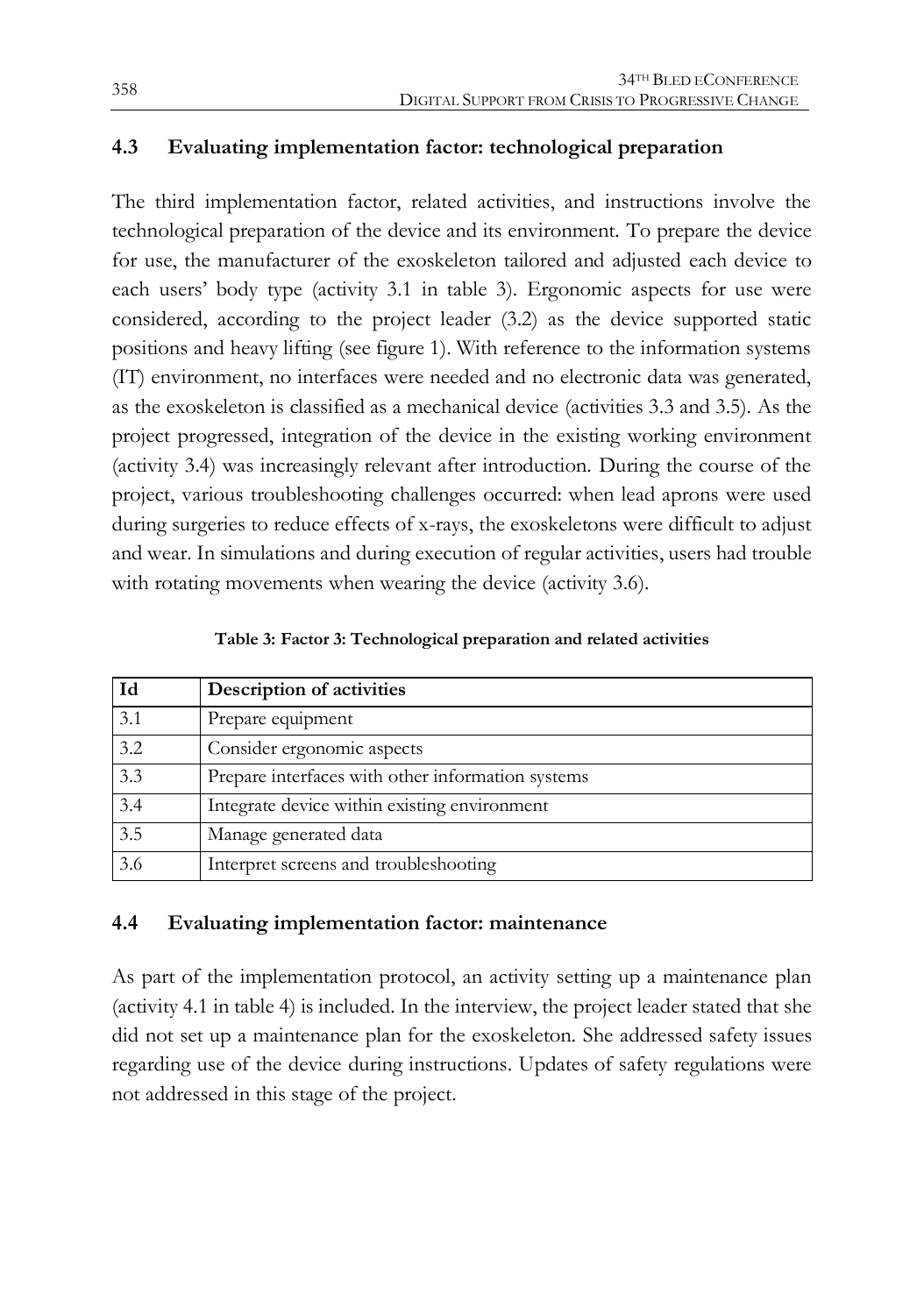|        | Description of activities   |
|--------|-----------------------------|
| $-4.1$ | Set up maintenance plan     |
| 4.2    | Update safety (regulations) |

#### **Table 4:Factor 4: Maintenance and related activities**

#### **4.5 Evaluating implementation factor: training**

The final factor in the protocol for implementation refers to training activities (activity 5.1 in table 5), assessing skills (activity 5.2) and evaluating experiences (activity 5.3). Scrub nurses were trained to assemble, use, and disassemble the device. According to the project leader, attention and supervision was needed to adjust the exoskeleton properly, for optimal use of the device during observed surgeries. Reports regarding the use and functionality of the exoskeleton were gathered and reported to the client and the manufacturer. These reports mainly referred to the intended use of the device. Two scrub nurses completed a questionnaire to reflect on the implementation of the device.

**Table 5. Factor 5: Training and evaluation, and related activities**

|     | Description of activities |
|-----|---------------------------|
|     | Train involved staff      |
| 5.2 | Assess Skills             |
| 5.3 | Evaluate experiences      |

#### **4.6 Evaluation of the protocol: perceived ease of use and perceived usefulness**

The questionnaire for project leaders focused on the perceived ease of use and perceived usefulness of the protocol for implementation. The project leader stated in a completed questionnaire that activities and instructions were clearly structured, clearly described, and ready for use. In the interview, the project leader suggested a more user-friendly layout for this protocol in general, because the appearance and structure of the used protocol had a scientific lay out. She proposed to omit referrals to scientific literature and proposed to simplify some sentences to improve userfriendliness. The project leader stated that different factors and activities were helpful to prepare and to introduce this new device. She also found that the protocol provides flexibility to adjust to this project or other implementation projects, by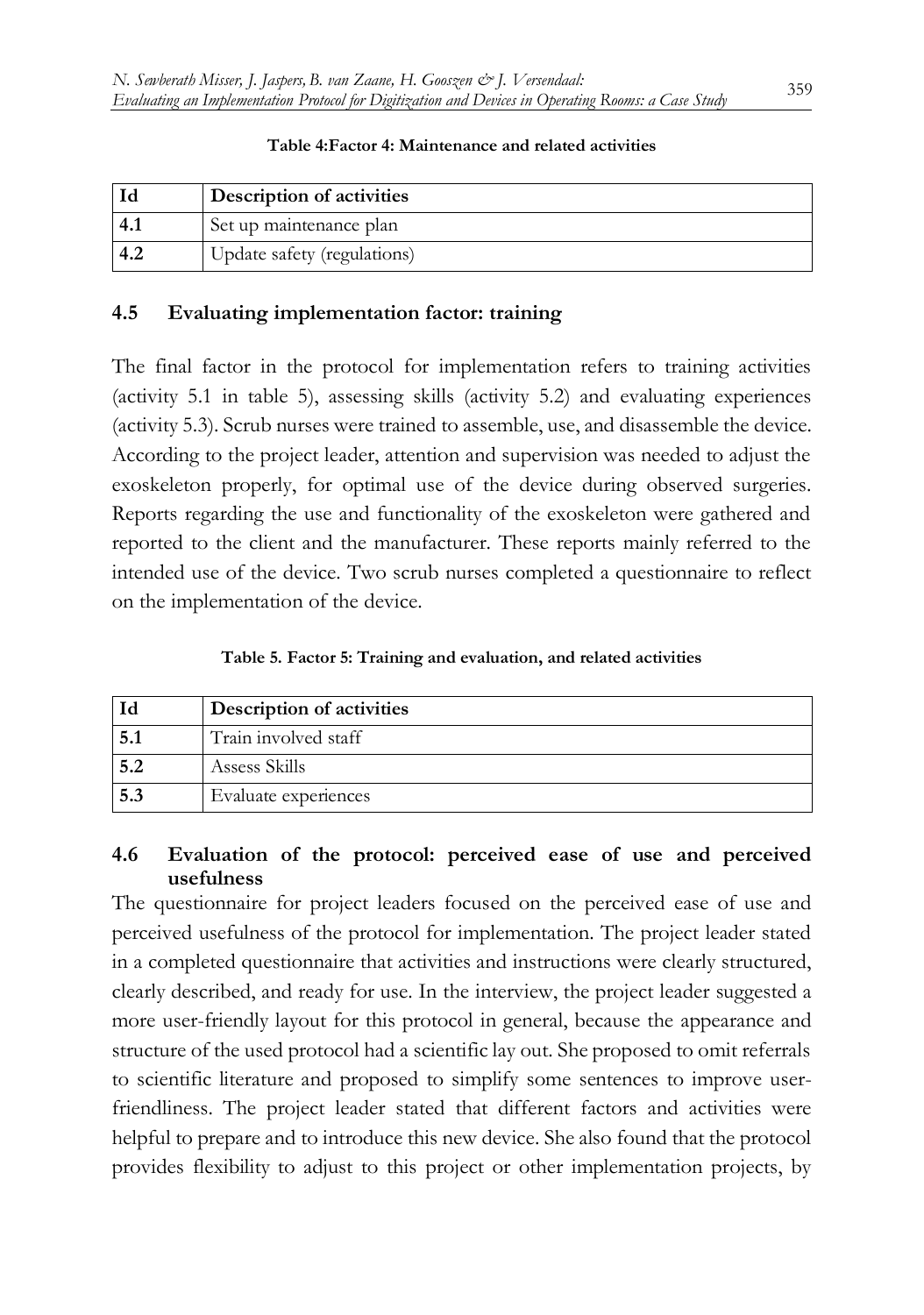choosing relevant activities and implementation instructions. With reference to usefulness of activities and related instructions, the project leader agrees fully with the statement that the use of a protocol can improve efficiency and increase adoption of new devices with users. Users indicated in completed questionnaires that they were not informed of the use of an implementation protocol. One user, with more than 20 years of experience as a scrub nurse, stated that the introduction of this device was performed better than previous implementations. This scrub nurse indicated that this implementation performance was caused by the project leaders' involvement, as she was available for questions and instructions.

#### **5 Discussion**

In hospital environments, specifically in OR's, surgeons and other involved staff such as scrub nurses and circulating nurses use information systems and technological devices to support or execute surgeries. However, possibilities for digitization of supporting activities remain a topic of interest and research continues (Fennelly *et al.*, 2020; Rodriguez Socarrás *et al.*, 2020; Scott *et al.*, 2020; Beiser *et al.*, 2021). The focus of this study was to evaluate an implementation protocol with a case to introduce an exoskeleton for use by scrub and circulating nurses. With reference to the first implementation factor 'set up a project plan' and activities, evaluation results show that the implementation stage of a project is preceded by several other project activities and project stages. Activities such as identifying strategic topics, performance and stakeholders (activities 1.1 – 1.3) were addressed in previous stages of the project and prior to implementation. Examples of stakeholders are project leader, client, and human resources. Based on these evaluation results, we propose a change in the descriptions of included activities. In the implementation stage of the project, focus should be on topics and performance criteria related to the *implementation* of the device. Regarding the second factor 'organizational preparation', various activities were deployed to recruit users. In practice, many potential users refused to participate, possibly caused by social pressure, fear of wearing a shield, or fear for an uncomfortable fit. Activities related to the third factor 'technological preparation' were addressed, with focus on the activities preparing equipment, considering ergonomic aspects and integration within the existing environment. The last factor for implementation, training, was operationalized by providing instructions and simulations. Training plans and assessment plans were not developed for this device. Based on these evaluation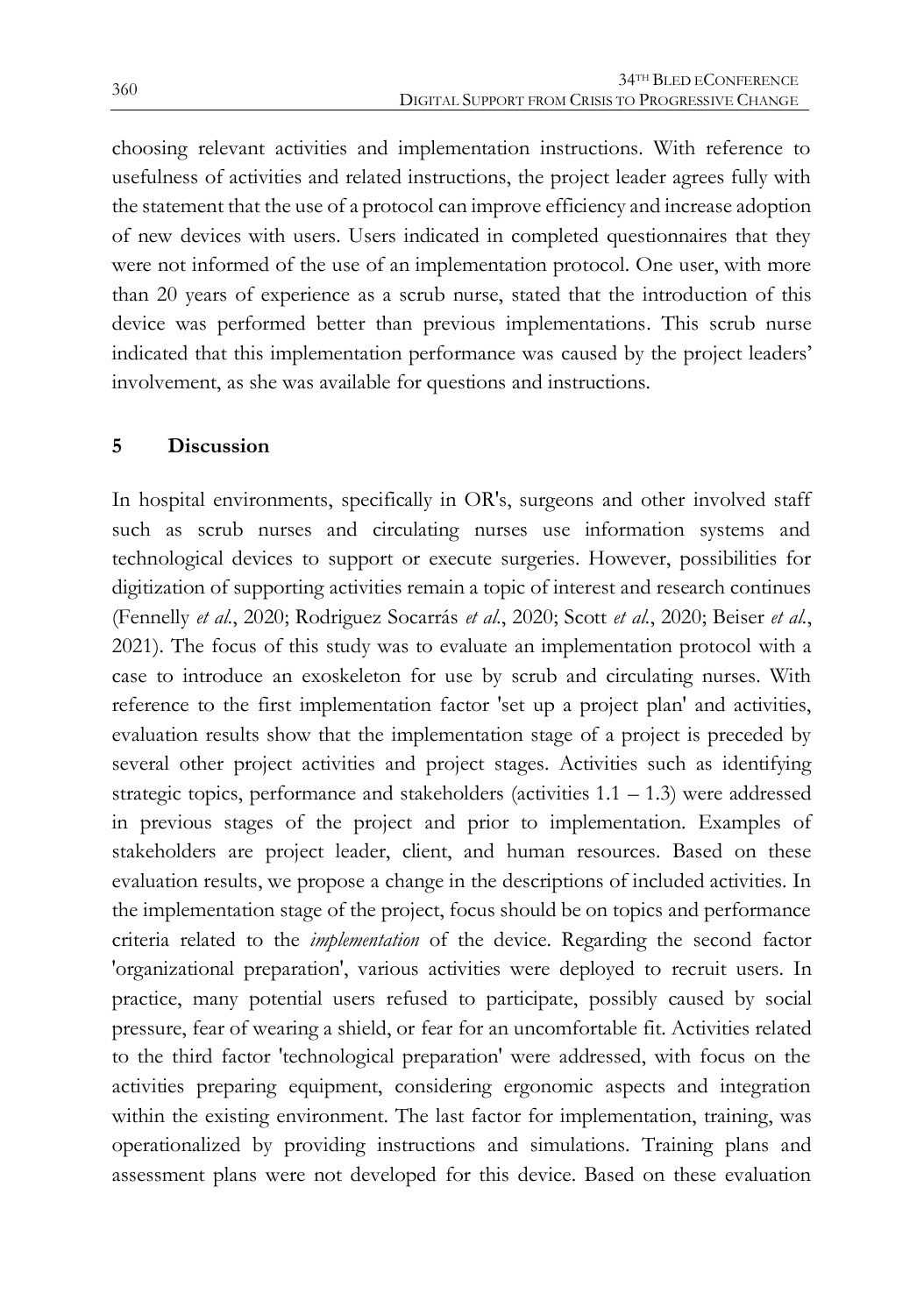results of this protocol, we consider two findings: 1.) implementation activities are sorted per factor and 2.) functionality and user-friendly design of a tool affect implementation success and adoption.

Finding 1: implementation activities are sorted per factor.

In the current protocol for implementation, activities and instructions are grouped according to theme or implementation factor. Results show that many activities are not performed sequentially and some executed activities need adjustment during the implementation process. For example, preparation activities involving technology, organization, and training are interconnected: when the manufacturer tailored the exoskeletons to the user's body type, users were instructed and users practiced with the device. Activities may need adjustment during the implementation process for example changes in stakeholders, implementation team, and communication activities.

Finding 2: functionality and user-friendly design affect implementation success and adoption.

Implementation of a device in an organization requires effort from involved stakeholders and users. Following the technology assessment model, we argue that functionality and user-friendly design should address a specific need of users within an organization. Considering these aspects during the development process of the tool, will affect adoption and implementation success (Gagnon *et al.*, 2012). Based on the results of this case, a proven technology or device from a specific sector might not be transferrable to another sector or context due to situational factors or other environmental aspects.

### **6 Conclusions, limitations and future research**

In this study, we addressed the question to which extent a protocol for implementation was ready for use in practice. Therefore, we evaluated this protocol by using this protocol in a small-scale project to implement an exoskeleton in OR's. We conclude that implementation activities and implementation instructions included in this protocol are useful, complete, and ready for use in more complex projects. Refinement of this protocol can be achieved by clarifying instructions and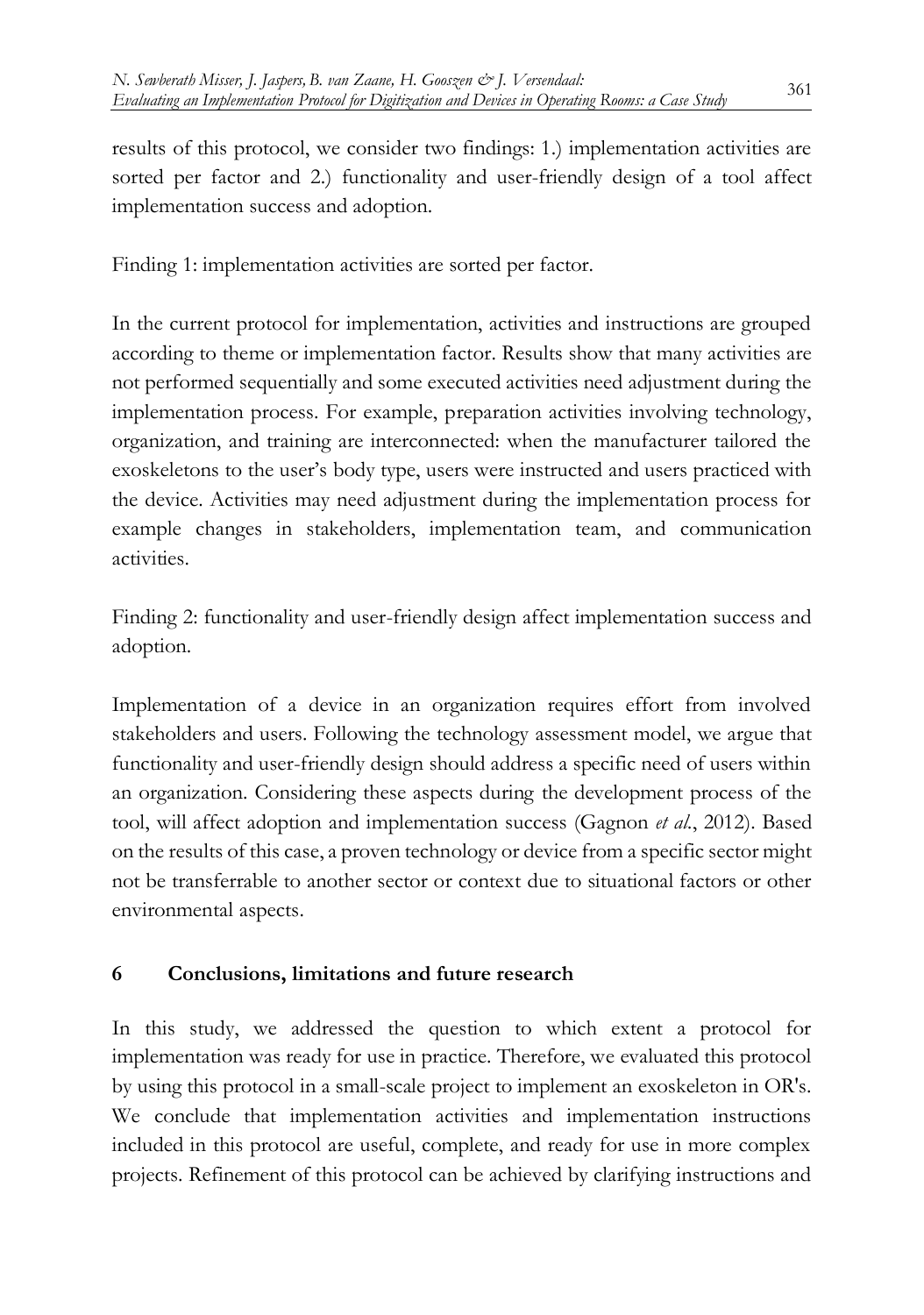removing scientific references. Although this study was carefully prepared and executed, several limitations can be identified. The intention was to evaluate this protocol with a case to digitize pathology inquiries at the hospital laboratory. This project was discontinued due to Covid-19 measures and priorities. We argue, that included activities in our protocol for implementation are relevant and similar for the digitizing activities in hospitals. In previous studies, we identified and relevant implementation activities and instructions. We based these activities and instructions on a literature research and questionnaire, in which we included implementations of information systems, electronic healthcare records and digitized processes in hospitals (Rivkin, 2009; Ehrenfeld and Rehman, 2011). Although results and findings to this case study are based on a small case and cross case analysis was not possible, we assured data quality and rigor by using various sources of data as triangulation measures. Data collection was only conducted and analyzed after the device was implemented and after the protocol had been used according to the study procedure. In future research, this implementation protocol needs to be evaluated in other projects with increased complexity. Other future research should include refinement of this protocol based on the first finding, in particular, the development of a tool to select and sort implementation activities and instructions based on user preference and tailored to context.

#### **References**

- Beiser, M. et al. (2021) 'Electronic Health Record Usage Patterns: Assessing Telemedicine's Impact on the Provider Experience During the COVID-19 Pandemic', Telemedicine and e-Health, 00(00), p. tmj.2020.0490. doi: 10.1089/tmj.2020.0490.
- Dutch Hospital Association (2016) Convenant Veilige toepassing van medische technologie in de medisch specialistische zorg. Bilthoven: Barnyard Creative Powerhouse. Available at: http://www.nfu.nl/img/pdf/16.11163\_NVZ-NFU\_ea\_Convent\_Medische\_Technologie\_- \_definitieve\_versie\_2016.pdf.
- Edmondson, A. C., Bohmer, R. M. and Pisano, G. P. (2001) 'Disrupted Routines: Team Learning and New Technology Implementation in Hospitals', Administrative Science Quarterly, 46(4), p. 685. doi: 10.2307/3094828.
- Ehrenfeld, J. M. and Rehman, M. A. (2011) 'Anesthesia information management systems: a review of functionality and installation considerations.', Journal of clinical monitoring and computing. Netherlands, 25(1), pp. 71–79. doi: 10.1007/s10877-010-9256-y.
- Fennelly, O. et al. (2020) 'Successfully implementing a national electronic health record: a rapid umbrella review', International Journal of Medical Informatics. Elsevier B.V., 144(September), p. 104281. doi: 10.1016/j.ijmedinf.2020.104281.
- Gagnon, M. P. et al. (2012) 'Using a modified technology acceptance model to evaluate healthcare professionals' adoption of a new telemonitoring system', Telemedicine and e-Health, 18(1), pp. 54–59. doi: 10.1089/tmj.2011.0066.